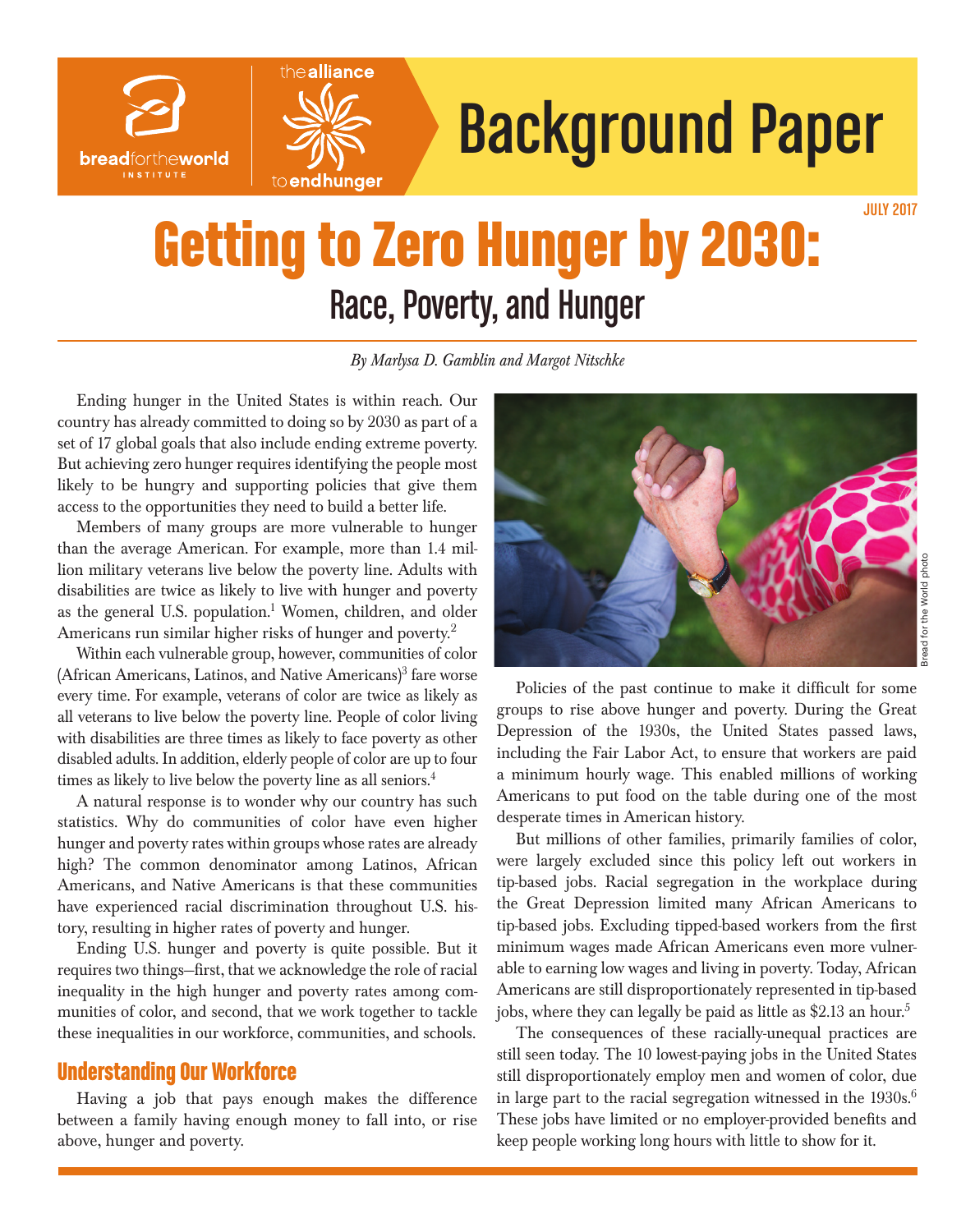People of color also face the racial pay gap, where they are paid less than whites for the same work. Native American, African American, and Latina women, for example, are paid between 55 cents and 60 cents for every dollar paid to a white male. A Latina would have to work an additional 10 months to earn the same income to support her family.<sup>7</sup>

Every American who works hard should be able to meet their family's needs, without worry of hunger or poverty. To achieve this goal for every American, our country will need to support policies that reverse the history of racial inequality in the workforce.

#### Understanding Our Neighborhoods

Owning a home in a neighborhood filled with opportunity and resources is a cornerstone of the American dream. Some Americans, however, are far less likely to achieve this dream.

This is largely due to practices of the Federal Housing Administration (FHA), a federal agency created in the 1930s to help struggling Americans buy homes and join the middle class.8 The FHA offered low interest mortgage rates, but these loans were not available to everyone. While most whites were guaranteed loans, African Americans—along with anyone else who chose to live in African American neighborhoods—were legally refused loans. This practice is known as "redlining," which identified entire African American neighborhoods as "Grade D" or bad credit risks.<sup>9</sup>

Redlining made it nearly impossible for the private sector to offer home mortgages in black neighborhoods or appraise property at comparable values.<sup>10</sup> This meant that many African Americans were denied homeownership, a cornerstone of building a better life. Other communities of color were also impacted since they were often pushed out of white neighborhoods.

Discouraging whites from living in black neighborhoods pushed them to move outside the cities, deepening the racial segregation of American neighborhoods. Services and amenities that made communities more livable, including banks and grocery stores, also moved out.<sup>11</sup> Property values decreased, businesses closed, and jobs left.

Such resources are essential for families to succeed. The lack of these resources created pockets of concentrated poverty—communities with poverty rates of 20 percent, 40 percent, or more—which is present in many low-income communities of color across our country today.12

Ensuring that every American lives in a neighborhood filled with opportunities that help families avoid hunger and poverty is essential to reaching our national goal.

#### Understanding Our Schools

We value our schools because we value the future of our children. A good education includes graduating from high school and attending college—both critical factors in later earning enough money to prevent hunger and poverty as an adult. The most critical factors for educational achievement include children's nutrition (so they can pay attention and learn in class),  $13$ as well as their classroom size and curriculum.14 These factors are linked to school spending.

## DID YOU KNOW THAT…

Schools that are 90% white spend \$773 more per student than schools with 90% students of color.<sup>1</sup>

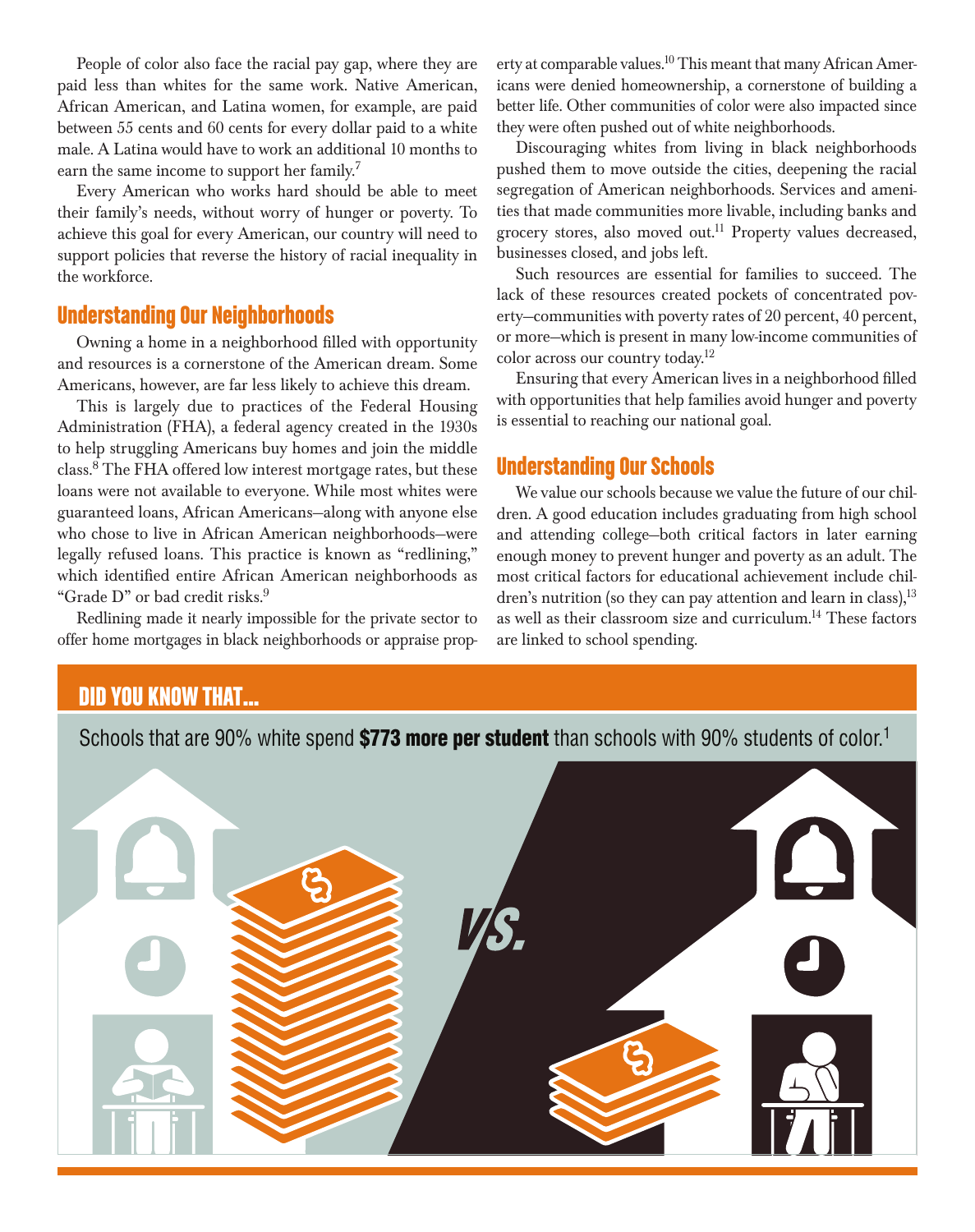All students need schools with adequate funding. But since FHA encouraged racially segregated neighborhoods, children of color, who are more likely to live in "Grade D" neighborhoods (see neighborhood section above), have become seven times as likely as white students to attend underfunded schools.15

Perhaps the most visible impact of this disparity is the difference in school lunch quality between students living in low-income "Grade D" neighborhoods and students living in higher-income "Grade A" or "B" neighborhoods. Currently, schools throughout the country are struggling to keep up with the high costs of maintaining kitchen equipment, hiring cafeteria staff, and purchasing healthy food to prepare for students. While "Grade A" or "B" neighborhoods usually have the means to meet these rising costs and still provide healthy meals to their students, "Grade D" schools generally do not.

As a result, a lot of students attending "Grade D" neighborhood schools—who are disproportionately students of color receive cheaper processed and reheated meals,<sup>16</sup> instead of the healthy meals that the primarily white students attending "Grade A" or "B" schools receive.<sup>17</sup>

#### Understanding the Role of the Family

The resources that families have access to determine whether their members can avoid hunger and poverty. Most people can relate to family members who need support, whether they are children, elders, or people who are ill. Providing this care can be a heavy financial responsibility for any family, but it is even more difficult for low-wage workers whose jobs offer few benefits.

Based on some of the policies mentioned above, families of color are less equipped to support their household members. Since parents of color are more likely to work in low-wage jobs with limited benefits, for example, they are less likely to receive employer assistance with child care.

They also have less income to enable them to save for the future. Older Americans of color were likely to have earned lower wages for their entire careers because of racial bias in the workplace. This prevented them from saving enough for retirement. The average savings of African Americans and Latinos who are nearing retirement is \$30,000—one-fourth the average \$120,000 that whites in the same age group have.<sup>18</sup>

### DID YOU KNOW THAT…

Domestic and Agriculture workers, who were primarily people of color, were denied \$158 billion in Social Security benefits from 1937-1952.2

As a result, older Americans of color must rely more on their families for support—in most cases, their adult children who are also more likely to work for lower wages. Caring for an older parent often pushes a family of color, who is already up to three times as likely to live below the poverty line, even deeper into hunger and poverty since they don't have the supports (i.e., fairly paid jobs with benefits).<sup>19</sup>

This shows that policies limiting the opportunities available to people from specific racial groups have generational effects that weaken the ability of families of color to strongly support their members.



#### Going in the Right Direction: A Path Toward Zero Hunger

Bringing an end to hunger is within our reach, but it requires acknowledging the role of racial inequality. Since people of color are more likely to experience hunger and poverty, we must prioritize efforts that end racial inequality in all settings, including the workplace, home, and school.

#### DID YOU KNOW THAT…

Ending the racial pay gap could increase GDP by 20% in 2050.<sup>3</sup>

*Achieving Zero Hunger through Our Workplaces:* Workplaces that offer livable wages, benefits, and advancement opportunities are crucial to ending hunger and poverty. Since communities of color are disproportionately represented in low-wage jobs, we must address low pay, bias in job opportunities, and the racial pay gap by:

- **• Ensuring that all workers are paid a livable wage.** Currently, a person can work full-time, yearround and still be well below the poverty line.
- **• Adding good benefits to low-wage positions,** including health insurance, retirement savings plans, paid time off, and childcare assistance.